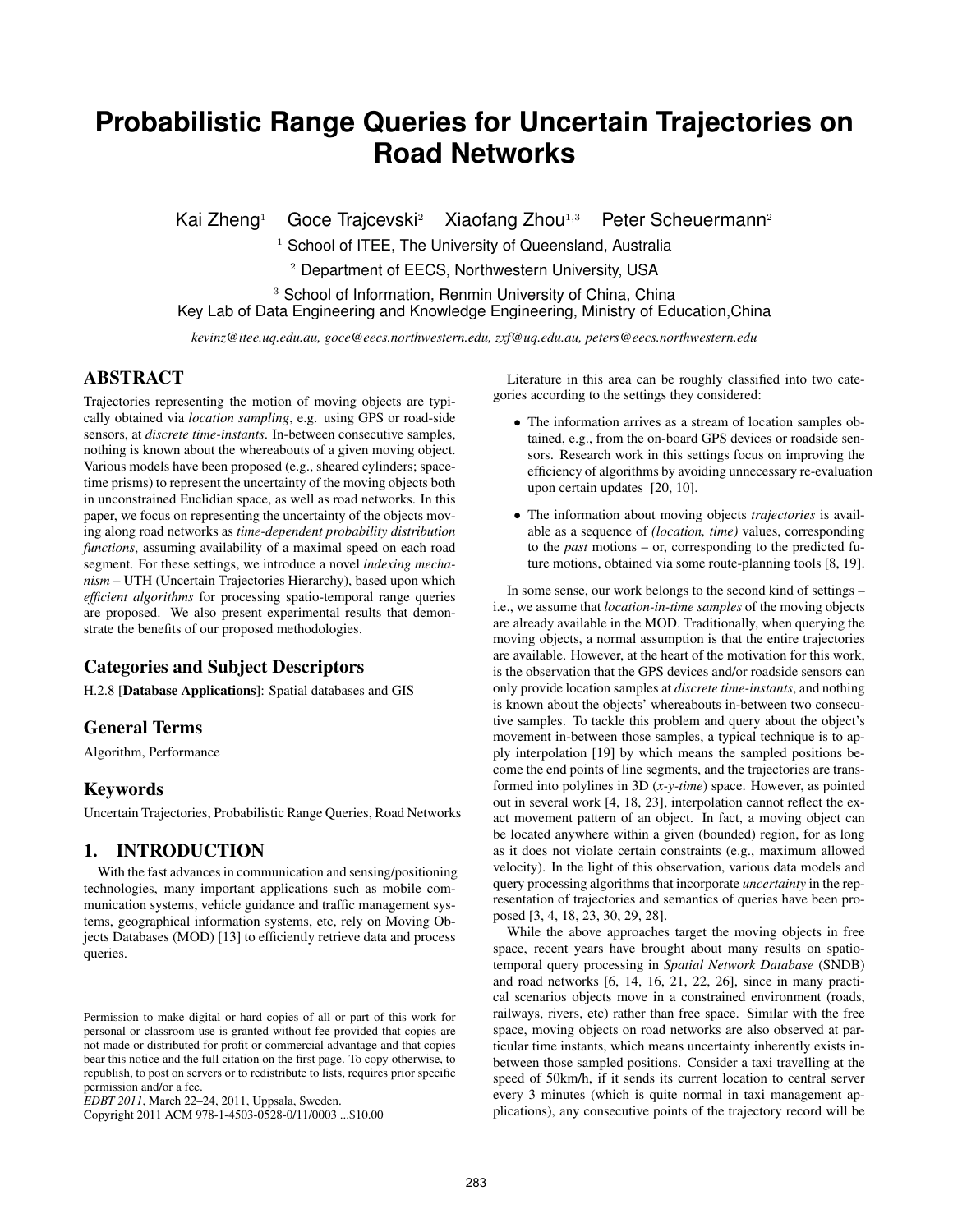about 2.5km away from each other. Even the movement of taxi is restricted on road segments, little is known about its exact location at specific time instant since the path connecting these two sampled locations is usually not unique given the distance is that long. Besides, travel speed can hardly be constant in normal traffic area. This kind of uncertainty will further increase when the sampling rate is even lower, which can occur in many scenarios, such as demand for energy and communication cost reduction [10, 33] in low battery equipments, non-availability of GPS coverage in certain areas, etc. Motivated by these observations, in this paper we will incorporate uncertainty into trajectories on road networks and support *continuous range queries* for them. However, we cannot apply the models and algorithms for uncertain trajectories in free space [23, 18, 30, 29, 28], since the uncertain region is entirely different when the movement is constrained in road networks. In the sequel, we use the following example to better explain the impact of uncertainty on the range query semantics.

#### 1.1 Motivational Example



Figure 1: Range Query on Road Network

Assume that a given object  $a$  is moving along a road network, as illustrated in Figure 1, and that there have been two consecutive location-samples:  $p_1$  at  $t_1 = 0$  and  $p_2$  at  $t_2 = 7$ . Each road segment has associated length and maximum speed, allowed by law or other physical constraints (e.g., road-work, weather/visibility, etc.) – from which its minimum travel time costs can be derived. In the scenario of Figure 1, these numbers are indicated along the respective edges and, as shown, there are three possible routes in-between the location samples, specifically, between the intersections A and  $D: -(\overline{AC}, \overline{CD})$  with a travel time  $3 + 3 = 6$  time units;  $- (\overline{AD})$ with a travel time of 4 units; – and  $(\overline{AB}, \overline{BD})$  with a travel time of  $2 + 3 = 5$  time units. Now, consider the following query:

QR: *Retrieve all the moving objects that are within distance* r *from the location*  $q$  *at time*  $t = 2$ *.* 

When it comes to the object a, the question becomes: *should a be returned as (part of) the answer to*  $Q_R$ ?

A straightforward idea would be to attempt to construct a deterministic trajectory of a, e.g., via interpolation, and then solve the problem in a deterministic manner. The two key assumptions behind this are: (a) the object moves along a particular route, e.g., the optimal one in terms of travel time; and (b) the object travels with a constant speed. With these assumptions, we can infer that in-between the two samples, the object travelled along the route  $\overline{p_1ADp_2}$  and its location at  $t = 2$  is E, which means, the object  $\alpha$  is not part of the answer-set of  $Q_R$ . However, this solution is, in a sense, *incomplete*, because it considers only one (e.g., the most optimistic) scenario, which need not happen in real applicationscenarios. If we drop the two assumptions and re-visit the problem, we have the following observations:

1. Although the object  $a$  has three choices at the intersection  $A$ ,

there is no way that it travelled along the route  $(\overline{AC}, \overline{CD})$ . Namely, even if it moved with the maximum speed along each segment, the earliest possible time for it to arrive at the sampled location  $p_2$  would be  $t'_2 = 8$ , which is later then the actual sample-time.

- 2. Hence, we now have only two possible paths between the intersections:  $\overline{AD}$  and  $(\overline{AB}, \overline{BD})$ .
	- If the object a travelled along  $\overline{AD}$ , it has an additional flexibility of moving a bit slower than the maximum speed. However, in order for it to make it at  $p_2$  at  $t_2 = 7$ , it must have been located somewhere within *the segment*  $AF$  *at*  $t = 2$ . This, in turn, implies that *it is possible* for the object  $a$  to be within  $r$  from  $q$  at  $t=2$ .
	- If the object a travelled along  $(\overline{AB}, \overline{BD})$ , the first observation is that it must have moved with the maximum speed throughout each segment (otherwise, it would not have reached  $p_2$  at  $t_2 = 7$ ). This, in turn, enables us to infer that at  $t = 2$ , the object a is located at the position  $G$ , which also falls inside the disk centered at  $q$ and with radius r.

By considering the uncertainty of the trajectory, we conclude that a has some *possibility* to qualify a result to  $Q_R$ . Besides, by modelling the uncertainty, we can also infer *how likely* it is for a to qualify. In this way, we can provide more insightful information to the users, which cannot be delivered by any traditional deterministic approach. Clearly, the situation becomes even challenging and complicated if one is interested in processing continuous range queries.

#### 1.2 Challenges and Contributions

The above example demonstrates the two main sources of the uncertainty for objects moving on road networks:

- 1. Moving objects need not always follow the shortest traveltime/distance path between two locations. There is a variety of reasons, such as the driver preferring to drive near landmarks [25], a detour due to road works, etc.
- 2. In reality, one cannot expect that a moving object will maintain a constant speed along a given road segment. Such fluctuations will have to somehow be captured in the model and, consequently, the answer to a given range query.

Hence, in order to process a spatio-temporal range query for a collection of objects moving on a given road network, one needs to provide a model of the uncertainty and capture its impact on the query semantics. However, it brings challenges in many ways:

- *Uncertainty Model.* By eliminating the two assumptions of the deterministic approach, the location of a moving object becomes probabilistic. But as a complete uncertain trajectory model, we have to give the *probability distribution function* (PDF) of its location at all time instants. This is not an straightforward task, since the object's motion consists of uncountably many locations and time-instants.
- *Query Syntax and Semantics.* Since the locations of moving objects are probabilistic, whether an object should be returned for the query is not a binary decision any more. Intuitively, each object should be associated with a *qualification probability* to indicate how likely it is the answer of the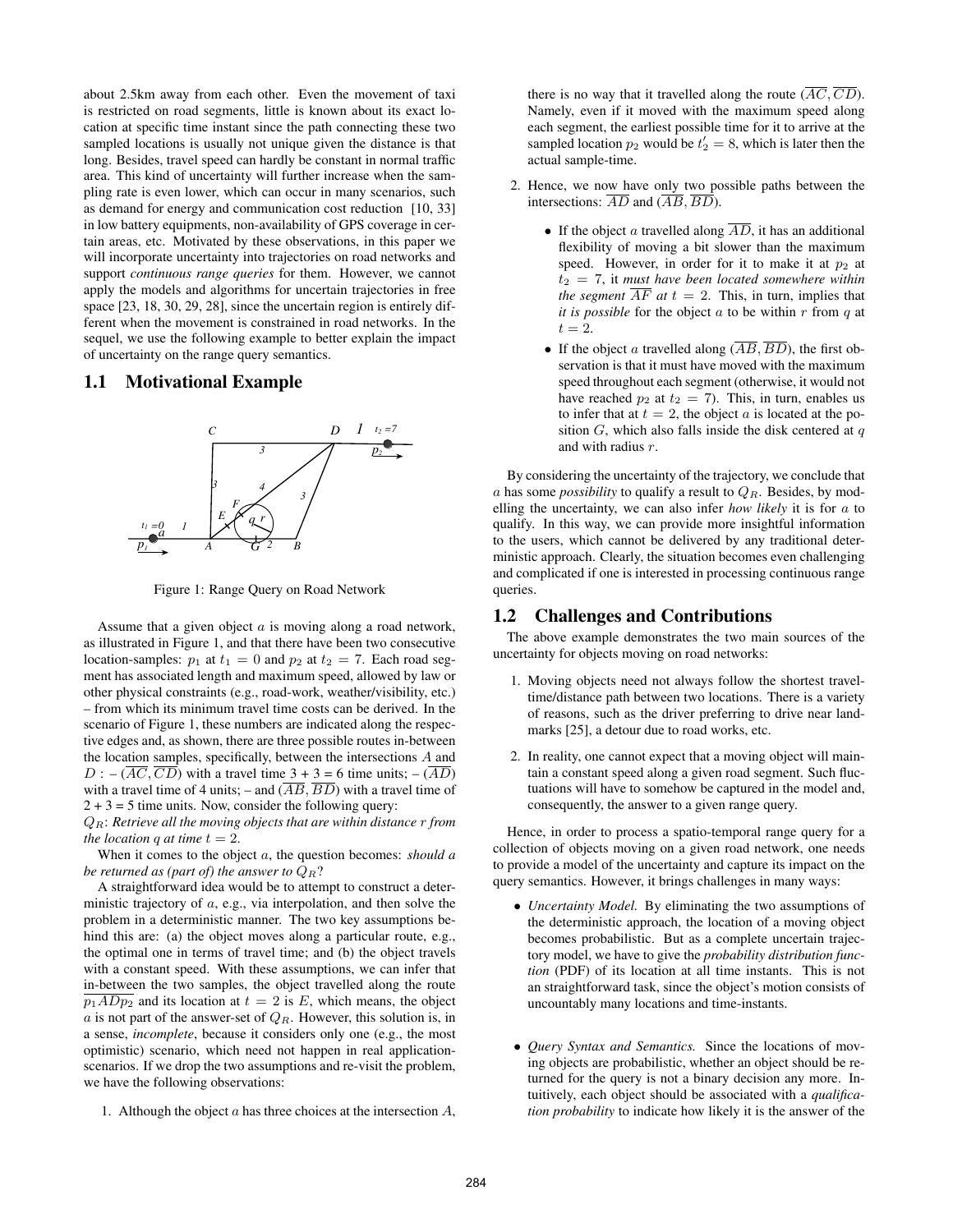query. Only the ones having probabilities above a desired threshold should be returned. However, how to capture the qualification probability in the query syntax and semantics is still not clear.

• *Query Processing.* Real world applications often need to handle a large number of trajectories, making it prohibitive to individually process a given range query for each trajectory. Hence, effective indexing structure and efficient processing algorithms are critical for the applicability of a given solution.

In this paper, we represent the uncertain locations of objects moving along road networks as *time-dependent probability distribution functions (pdf)*, and then take a step towards developing techniques for efficient processing of *spatio-temporal range queries* incorporating the *qualification probability* of the objects belonging to the answer-set. In summary, following are our main contributions:

- We propose an intuitive model for *Uncertain Trajectory* representing the motion along a road network, and provide a unified *pdf* for the possible locations of a moving object at a given time-instant.
- We formulate both *Snap-shot* and *Continuous Probabilistic Range Query* whose semantics captures our uncertainty model.
- We design effective *indexing structure* as well as efficient *processing algorithms*for both snap-shot and continuous range queries.
- We conduct extensive experimental evaluation which demonstrates the benefits of the methodology proposed in this work.

The rest of this paper is organized as follows. In Section 2 we introduce the necessary background, and follow with proposing the uncertain trajectory model and formally defining the probabilistic range queries over the uncertain trajectories. In Section 3 we present the query processing methodology, beginning with indexing structure, and following with the pruning (verification) and refinement algorithms. Section 4 presents our experimental observations and Section 5 positions our work with respect to the related literature. Finally, in Section 6, we give some concluding remarks and outline directions for future work.

# 2. UNCERTAIN TRAJECTORY MODEL

In this section, we focus on the terminology necessary for the development of our main results. Firstly, we define the model of uncertain trajectories in road network used throughout this paper. Subsequently, we focus on how such trajectories can be constructed and represented in a MOD and, based on this model, we formulate the basic snap-shot probabilistic range query.

#### 2.1 Road Networks and Uncertain Trajectories

Let  $\mathbb R$  denote the set of the real number and  $\mathbb R^2$  the 2D Euclidian space for which we assume a chosen reference coordinate system. Following the previous work on MOD-related modelling and querying of moving objects on road networks (e.g., [12, 14, 15, 21, 22, 26]), we adopt graphs for representing the road networks. Formally:

DEFINITION 1. A road network is represented by a graph  $G =$  $(V, E)$  embedding in  $\mathbb{R}^2$ , where V and E are the set of vertices and *edges, respectively. Each edge* e *is associated with an attribute vector*  $\langle l(e), s(e) \rangle$ *, corresponding to the length and maximum allowed speed of* e*.*

Note that Definition 1 implicitly represents the road network as an undirected graph, however, our approach can be straightforwardly extended to capture directed graphs. which has no impact on our algorithms. Another implicit information contained in Definition 1 is the value of  $tc(e)$ , which is, the minimum time-cost needed to travel through a given edge e, which can be calculated as  $tc(e) = l(e)/s(e).$ 

Ideally, a trajectory should correspond to a continuous map  $f_T$ :  $\mathbb{R}^+ \to \mathbb{R}^2$ , however, in reality, the GPS (and/or roadside sensor) based location samples can only be obtained at discrete time-instants. Hence, we have the notion of the *trajectory sample*, formally defined as:

DEFINITION 2. *A trajectory sample of a moving object* a *in road network* G *is a finite sequence of positions with timestamp:*  $TS_G(a) = \{(t_1, p_1), (t_2, p_2), \ldots, (t_n, p_n)\}$ , where, for  $i = 1, \ldots, n$ ,  $p_i$  *is the sample position in*  $G$  *at*  $t_i \in T$ *.* 

Remark. The raw trajectory samples obtained from GPS devices are typically of the form of (timestamp, longitude, latitude). How to align the (longitude, latitude) pair onto the digital map of a given road network is an interesting research problem itself and outside the scope of this paper. We assume all the sampled locations have already been aligned on the road network by some map-matching algorithm [1, 2, 11, 31].

Typically, to complete the definition of the trajectory as a *map* from  $\mathbb{R}^+$  to  $\mathbb{R}^2$ , we can assume that the moving objects always follow the shortest paths and travel at a constant speed between two consecutive trajectory samples. In this way, the position  $p_a(t)$ of the object a on a road network G at the time-instant  $t (t \in$  $(t_i, t_{i+1})$  can be calculated as  $p_a(t) = p_a(t_i) + \lambda d(p_a(t_i), p_a(t_{i+1})),$ where  $\lambda = (t - t_i)/(t_{i+1} - t_i)$  and  $d(p_a(t_i), p_a(t_{i+1}))$  denotes the *network-distance* between the sample locations at  $t_i$  and  $t_{i+1}$ along the shortest path. However, as we discussed in Section 1, these assumptions need not hold in real-world applications, hence the uncertainty inherently exists in the location of a moving object between trajectory samples. Unlike the *space-time prisms* [18, 23] where the 2D projection of the uncertain location correspond to an ellipse, uncertain trajectories models on road networks are different due to the constraints of movement [17].

Specifically, we now have two types of uncertainty.

#### *2.1.1 Path Uncertainty*

As illustrated by the Motivational Example in Section 1, when there are multiple paths connecting two positions  $p_i, p_{i+1}$  of moving object a, it is possible for a to move along a path, say  $P_i$ , which is different from the shortest path — for as long as  $P_i$  can be travelled through within the time period  $[t_i, t_{i+1}]$ . The path uncertainty can be more formally described by the notion of *valid possible path*.

**DEFINITION** 3. *Given two trajectory samples*  $(t_i, p_i)$  *and*  $(t_{i+1}, p_{i+1})$ *of a moving object* a *on road network, the set of* possible paths  $(PP<sub>i</sub>)$  *between*  $t<sub>i</sub>$  *and*  $t<sub>i+1</sub>$  *consists of all the paths along the routes (sequence of edges) that connect*  $p_i$  *and*  $p_{i+1}$ *, and whose minimum time costs are not greater than*  $t_{i+1} - t_i$ *, i.e.,* 

$$
PP_i(a) = \{P_j \in \text{Paths}(p_i, p_{i+1}) | tc(P_j) \le t_{i+1} - t_i\},\
$$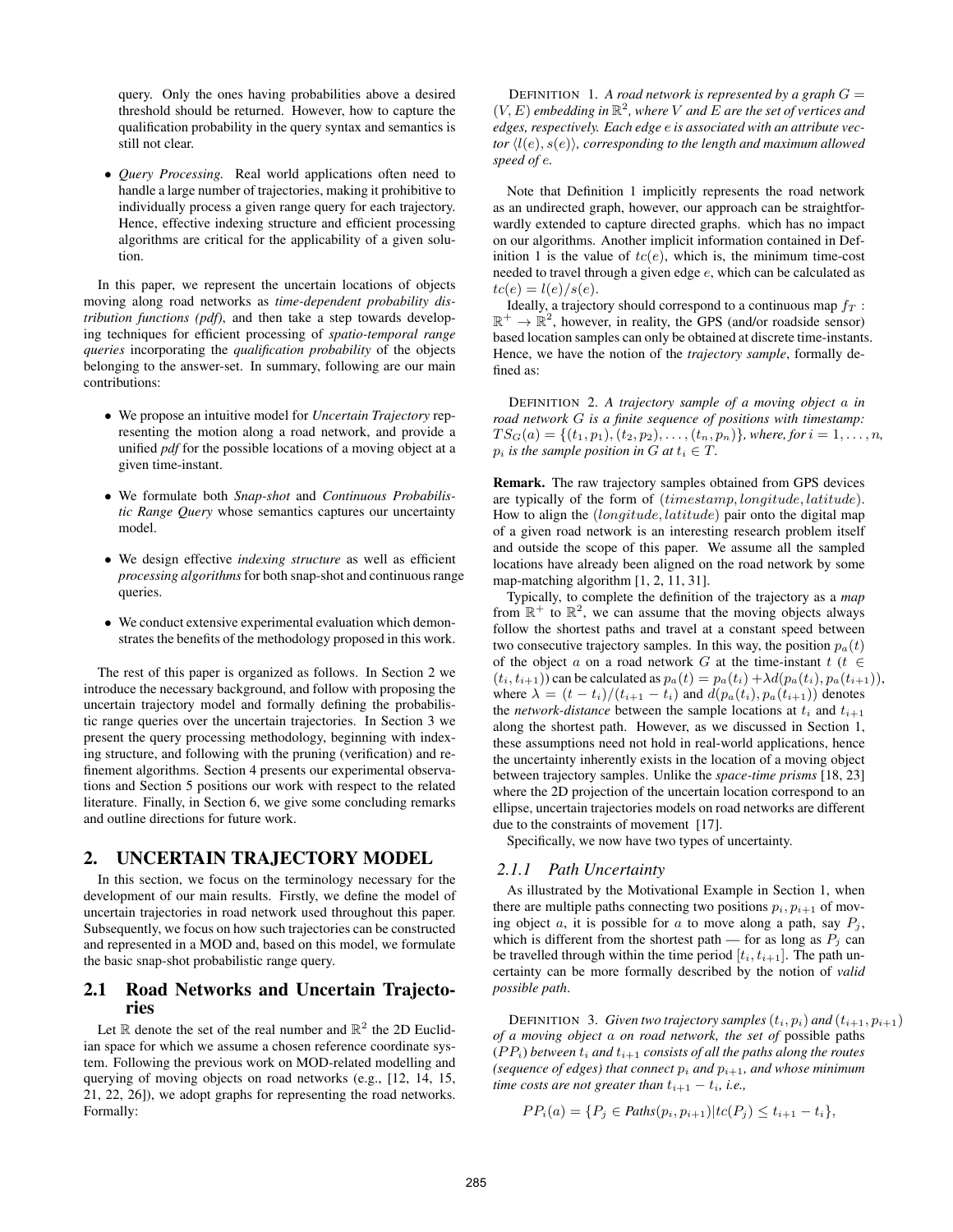*where Paths denotes all the paths between*  $p_i$  *and*  $p_{i+1}$ *, tc*( $P_i$ ) *is the sum of all the*  $tc(e)$  *of*  $e \in P_i$ *.* 

Whenever clear from context, we also use  $PP_i(a)$  to denote the random variable indicating the path taken by a between  $t_i$  and  $t_{i+1}$ . The probability distribution function of  $PP_i$  may be application dependent (e.g., uniform or weighted distribution) and does not affect our main ideas. For example, if the *pdf* of selecting a particular possible path is uniform, then:

$$
Pr_{i,j}(a) = Pr[PP_i(a) = P_j] = \frac{1}{|PP_i|}
$$
 (1)

where  $|PP_i|$  denotes the cardinality of the set of all the possible paths  $PP_i$ .

As another example, the probability of a particular path being taken by an object a can be inversely proportional to time-cost of that path, i.e.,

$$
Pr_{i,j}(a) = Pr[PP_i(a) = P_j] = \frac{1/tc(P_j)}{\sum_{P_x \in PP_i(a)} 1/tc(P_x)}
$$
(2)

Unless stated otherwise, in the rest of this paper we assume a uniform *pdf* for the possible location of an object at a given timeinstant.

#### *2.1.2 Location Uncertainty*

For a particular  $P_i \in PP_i$ , we still cannot know the exact location of the moving object at a given time-instant  $t \in (t_i, t_{i+1}),$ because the velocity of the object along  $P_j$  need not be constant all the time. However, with the speed limit of each edge and, consequently, its time-cost available, we can restrict the location of the object within a segment of the path  $P_j$ .

DEFINITION 4. *Given a path*  $P_i \in PP_i(a)$ *, the* Possible Locations *of a given moving object a with respect to*  $P_j$  *at*  $t \in [t_i, t_{i+1}]$ *is the set of all the positions*  $p \in P_j$  *from which a can reach*  $p_i$  *(respectively,*  $p_{i+1}$ *) within time period*  $t - t_i$  *(respectively,*  $t_{i+1} - t$ *) i.e.,*

$$
PL_{i,j}(t) = \left\{ p \in P_j \mid \begin{array}{c} t c_{P_j}(p_i, p) \le t - t_i \\ t c_{P_j}(p, p_{i+1}) \le t_{i+1} - t \end{array} \right\} \tag{3}
$$

Clearly,  $PL_{i,j}(t)$  is a continuous subset of  $P_j$ . Once again, the *pdf* of the object's whereabouts along  $PL_{i,j}(t)$  is likely to be applicationdependent, e.g., it can be uniform across the entire  $PL_{i,j}(t)$ , or it can vary along different (portions of the) edges comprising  $PL_{i,j}(t)$ . Let  $\overline{PL_{i,j}(t)}$  denote the network-length of  $PL_{i,j}(t)$ . In the case of a uniform *pdf*, the probability that the object a falls inside some portion  $[p_A, p_B] \subset PL_{i,j}(t)$ , whose network-distance is  $d(p_A, p_B)$ , can be calculated as:

$$
Pr[p_a(t) \in [p_A, p_B]] = Pr_{i,j}(a) \cdot \frac{d(p_A, p_B)}{PL_{i,j}(t)}
$$
(4)

Intuitively, the above formula states that when calculating the probability of an object a being somewhere along the segment  $\overline{p_A, p_B}$ at a given time-instant  $t$ , one needs jointly consider the probability of  $P_j$  being selected from among the possible paths.

The concepts introduced so far can be illustrated by the following:

EXAMPLE 1. *Consider the trajectory samples of moving object* a *in road network as shown in Figure 2. For illustration purpose, we use a unit grid (the side of each cell is 1) as measurement and* *assume the maximum speeds of all edges are 1, hence, the traveltime cost is also 1 for each edge. Since the minimum time costs of both*  $P_1$  *and*  $P_2$  *are the same, the set*  $PP_i$  *consists of both paths* with equal probability,  $PP_i(a) = \{(P_1, 50\%), (P_2, 50\%)\}$ , re*gardless of whether the pdf is uniform or weighted by the respective* tc*'s. Suppose that we want to determine the possible locations of* a at  $t = 4$ . If a moves along  $P_1$ , it can reach as far as  $p_1$  (with max*imum speed). On the other hand, it has to arrive at least*  $p_2$  *when* t = 4 *since otherwise it cannot reach the next sample position when*  $t = 7$ *. Thus, the segment*  $\overline{p_1p_2}$  *is the probabilistic location*  $PL_{i,1}(4)$  of a when  $P_1$  is chosen. Similarly, we can infer the prob*abilistic location when* P<sup>2</sup> *is chosen (shown as the blue segment along* P2*). In accordance with the formula 4 above, the probability that the object* a *will be somewhere between the point* A*, the midpoint of*  $\overline{p_1, p_2}$ , and  $p_1$  *in Figure 2 (darker, thicker region) can be calculated as 0.5* · *0.5 = 0.25.*



Figure 2: Illustration of path and location uncertainty

We are now in position to formally define *uncertain trajectories on road networks*.

**DEFINITION** 5. *Given a trajectory sample*  $TS(a) = \{(t_1, p_1),$  $(t_2, p_2), \ldots, (t_n, p_n)$  *of moving object a on road network G, the uncertainty trajectory*  $UT(a) : t \rightarrow PL_a$  *is a mapping from time instant*  $t \in T$  *to the probabilistic location on G, i.e,*  $\forall i =$  $1, 2, \ldots, n$ ,

$$
PL_a(t) = \begin{cases} p_i, & t = t_i \\ PL_i(t), & t \in (t_i, t_i + 1) \end{cases}
$$
 (5)

*where*  $PL_i(t)$  *is the union of all probabilistic locations on each*  $possible$  path, i.e.,  $PL_i(t) = \bigcup_{P_j \in PP_i(a)} PL_{i,j}(t)$ .

#### 2.2 Uncertain Trajectory Construction

While Definition 5 provides a declarative way of defining uncertain trajectory based on the discrete set of a given trajectory sample, it provides no procedural means on constructing a structure that can be used to store uncertain trajectories in the MOD. The two basic problems are:

- 1. Given the road network and the trajectory sample, how can one obtain the set of possible paths.
- 2. Given that the points along the road networks, as well as the time-instants in-between consecutive samples are uncountably infinite, how can one provide a finite/discrete representation for the probabilistic locations at all time instants.

#### *2.2.1 Generating Possible Paths*

Given any two consecutive trajectory samples  $(t_i, p_i)$  and  $(t_{i+1}, p_{i+1})$ of moving object  $a$ , in order to generate the set  $PP<sub>i</sub>(a)$ , we proceed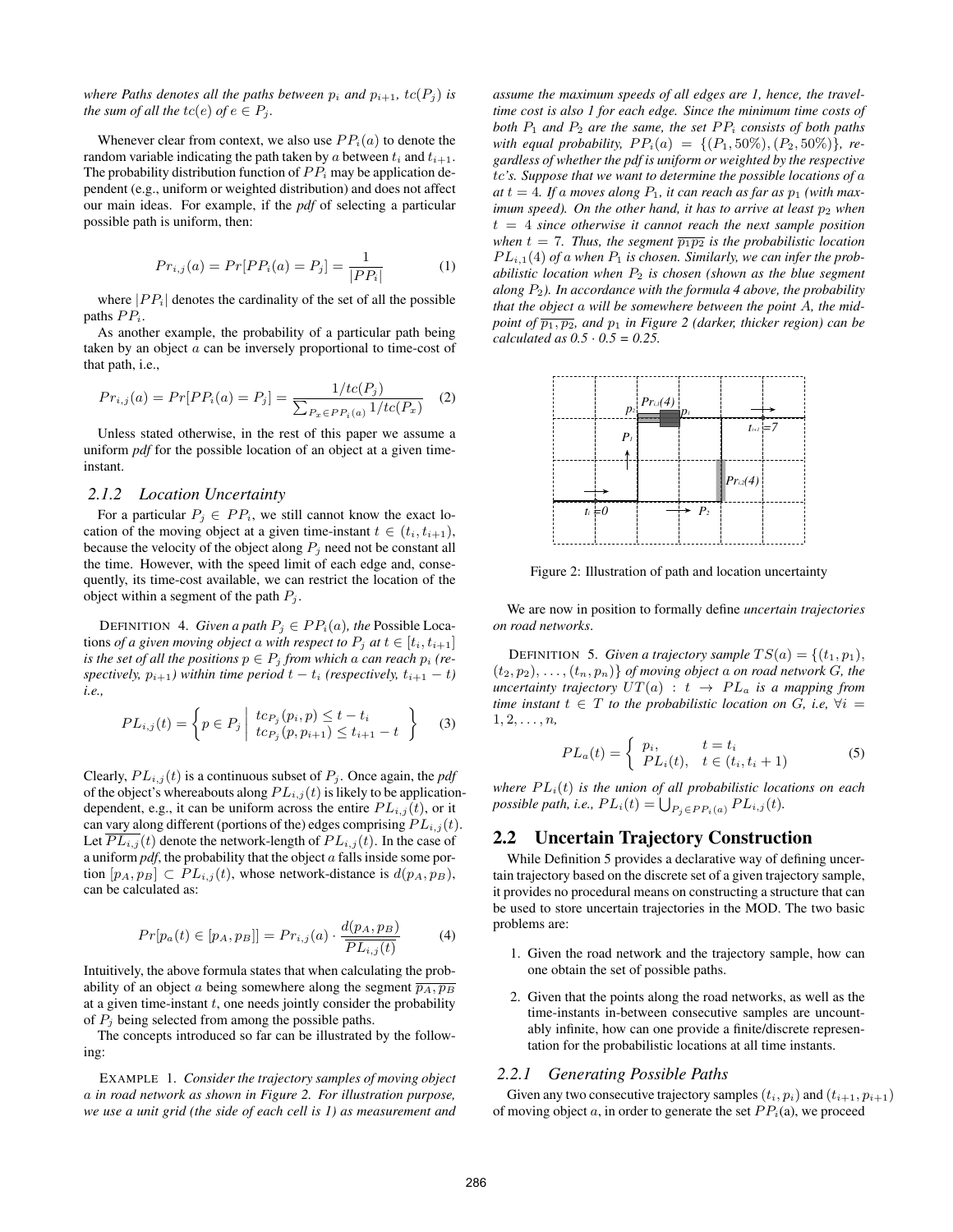as follows. Assume that we have a "virtual object"  $a'$  which travels from  $p_i$  at maximum speed for a period of  $t_{i+1} - t_i$ . Whenever a vertex in the graph is encountered which has > 2 incident edges,  $a'$  it will try every adjacent edge except the one it comes from. Finally, all the routes passed by  $a'$  that can successfully reach  $p_{i+1}$ in time will form the set of  $PP_i$ .

The idea, in a sense, amounts to finding all possible paths between  $p_i$  and  $p_{i+1}$ , which are below certain cost  $(t_{i+1} - t_i)$ . To implement this, we use a priority queue (heap)  $H$  which maintains the explored paths along with the minimum time costs for passing through them. In each successive round, the algorithm will retrieve a path  $P$  from the top of  $H$  and expand  $P$  by using its adjacent edges that have not been visited yet. There are two distinct cases to be handled:

- If  $p_{i+1}$  is on e, only the partial edge needs to be appended to P. Then we output  $P$  as a possible path if its time cost is not greater than  $(t_{i+1} - t_i)$ .
- Otherwise, we just append  $e$  to  $P$  and insert it back to  $H$ .

This process is repeated until the time cost of the top element in H is greater than  $(t_{i+1} - t_i)$ , or the heap becomes empty. Note that for the convenience of illustration, we assume that an moving object travels via a simple path in between consecutive time instants. However, the proposed method can also handle the cyclic path with slightly modification.



Figure 3: Generating possible path

EXAMPLE 2. *To explain this process, consider a fraction of road network shown in Figure 3, where the number beside each edge is its minimal time cost. During the search for the PPs between*  $p_i$  *and*  $p_{i+1}$ *, the dynamic content of the heap*  $H$  *is shown in the following table.*

| <i>Iteration</i> | Content of H: $\langle path, cost \rangle$                                                   |
|------------------|----------------------------------------------------------------------------------------------|
|                  | $\langle p_i \rightarrow v_1, 1 \rangle$                                                     |
|                  | $\langle p_i \rightarrow v_1 \rightarrow v_3, 4 \rangle$                                     |
|                  | $\langle p_i \rightarrow v_1 \rightarrow v_2, 5 \rangle$                                     |
|                  | $\langle p_i \rightarrow v_1 \rightarrow v_5, 5 \rangle$                                     |
| 3                | $\langle p_i \rightarrow v_1 \rightarrow v_2, 5 \rangle$                                     |
|                  | $\langle p_i \rightarrow v_1 \rightarrow v_5, 5 \rangle$                                     |
|                  | $\langle p_i \rightarrow v_1 \rightarrow v_3 \rightarrow v_4, 6 \rangle$                     |
|                  | $\langle p_i \rightarrow v_1 \rightarrow v_5 \rightarrow v_4, 6 \rangle$                     |
|                  | $\langle p_i \rightarrow v_1 \rightarrow v_3 \rightarrow v_4, 6 \rangle$                     |
| 5                | $\langle p_i \rightarrow v_1 \rightarrow v_5 \rightarrow v_4 \rightarrow p_{i+1}, 7 \rangle$ |
|                  | $\langle p_i \rightarrow v_1 \rightarrow v_3 \rightarrow v_4 \rightarrow p_{i+1}, 7 \rangle$ |

#### *2.2.2 Probabilistic Location Function*

After all the elements of  $PP_i$  have been obtained, and for every  $i$  in the trajectory sample, we still need to quantify the probabilistic locations of a. In other words, a *probabilistic location function (PLF)* is required for every time instant in-between samples. As we mentioned, there are uncountably many of them and, to explain our methodology, consider a particular path  $P_j \in PP_i$ . Suppose  $P_j$ sequentially connects the following  $n + 1$  points:  $v_{i,j}^0 \rightarrow v_{i,j}^1 \rightarrow$  $\ldots \rightarrow v_{i,j}^n$ , where  $v_{i,j}^0 = p_i, v_{i,j}^n = p_{i+1}$ ; and all the other  $v_{i,j}^k$  $(k \notin \{0, n\})$  are vertices of the graph from the underlying road network. Extending Definition 5, observe that at any  $t \in [t_i, t_{i+1}],$ the *PLF* of a can be represented by an upper and lower bound function, namely  $PLF_{i,j}^+(\tilde{t})$  and  $PLF_{i,j}^-(t)$ , indicating the furthest and nearest position that a can reach from  $p_i$  along  $P_i$ .

$$
PLF_{i,j}(t): \left\{ \begin{array}{l} PLF_{i,j}^+(t) = \{ p \in P_j | tc_{P_j}(p, p_i) = t - t_i \} \\ PLF_{i,j}^-(t) = \{ p \in P_j | tc_{P_j}(p, p_{i+1}) = t_{i+1} - t \} \\ (6) \end{array} \right.
$$

Due to the continuity of the time instants we cannot store all such *PLF*s. However, we observe it suffices to store just a finite (discrete) collection of *vertex-critical time instants*. To explain this, we use  $t_{ea}(v_{i,j}^k)$  and  $t_{ld}(v_{i,j}^k)$  to denote the *earliest arrival time* and *latest departure time* for a given vertex  $v_{i,j}^k$  ( $k \in \{0, 1, \ldots, n\}$ ) along  $P_j$ . Trivially,  $t_{ea}(v_{i,j}^0) = t_i$  and  $t_{ld}(v_{i,j}^n) = t_{i+1}$ . Then the *earliest arrival time* and *latest departure time* of other vertices can be inferred recursively as follows.

$$
t_{ea}(v_{i,j}^k) = t_{ea}(v_{i,j}^{k-1}) + tc(v_{i,j}^{k-1}, v_{i,j}^k)
$$
\n<sup>(7)</sup>

$$
t_{ld}(v_{i,j}^k) = t_{ld}(v_{i,j}^{k+1}) - tc(v_{i,j}^k, v_{i,j}^{k+1})
$$
\n(8)

Then, for a given  $P_j$ , both  $PLF_{i,j}^+$  and  $PLF_{i,j}^-$  are piece-wise linear functions which can be obtained by sequentially connecting the pairs  $(t_{ea}(v_{i,j}^k), v_{i,j}^k)$  and  $(t_{ld}(v_{i,j}^k), v_{i,j}^k)$  for  $k = 0, 1, ..., n$ respectively. The concepts of  $t_{ea}(v)$  and  $\dot{t}_{ld}(v)$  are illustrated in the following:

EXAMPLE 3. *Figure 4 shows the PLF for the two Possible Paths (derived at the last iteration) in the example from Figure 3. For any time instant t, the bold line segments bounded by*  $PLF<sup>−</sup>$  *and*  $PLF^+$  represent the probabilistic locations of the moving object. *Note that in the locations*  $p_i$  *and*  $p_{i+1}$ *, the length of such segments is 0, since those locations correspond to the actual samples.*



Figure 4: The probabilistic location function

#### *2.2.3 Snap-shot Probabilistic Range Query*

We now formally define the basic form of the *probabilistic range queries* for uncertain trajectories on road networks, pertaining to a particular time-instant.

DEFINITION 6. *Let* D *denote a MOD of uncertain trajectories on a road network*  $G, q \in G$  *denote a query-point,*  $r \in \mathbb{R}$  *denote a range,*  $t_q$  *denote a (query) time-instant, and*  $\alpha \in [0, 1]$  *denote a probability threshold. The answer to the* snap-shot probabilistic range query  $SPR(q, t_q, r, \alpha, D)$  *consists of all the objects*  $a \in D$ *whose* qualification probability (QP) *of being within network distance* r *from* q at  $t_q$ , *is not less than*  $\alpha$ *.*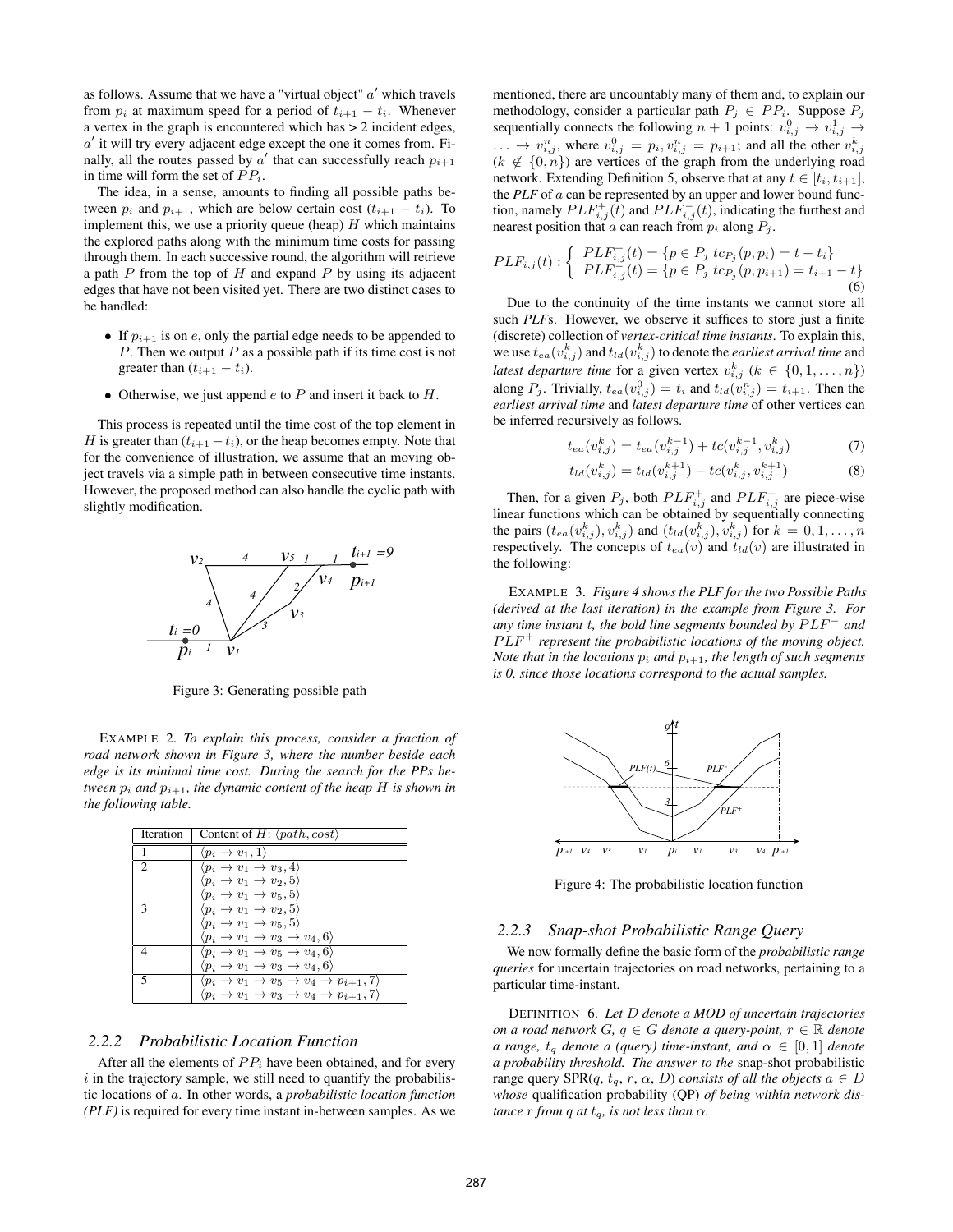Let  $pdf_a(x)$  denote the probability density function that the moving object  $a$  is at the location  $x$  at  $t_q$ . For the above definition, the *qualification probability (QP)* of a being within network distance r with respect to q at a given time instant  $t_q \in (t_i, t_{i+1})$ , can be calculated as:

$$
QP_{a,q}^r(t_q) = \n\sum_{P_j \in PP_i} Pr[PP_i = P_j] \cdot \int_{x \in \{p' \in P_j | d(p', q) \le r\}} p df_a(x) dx
$$
\n(9)

We conclude this section with a table providing a summary of the symbols introduced so far.

| <b>Notation</b>       | <b>Definition</b>                                                  |
|-----------------------|--------------------------------------------------------------------|
| G                     | graph representing the road network                                |
| $\boldsymbol{v}$      | vertex of $\overline{G}$                                           |
| $\epsilon$            | edge of $G$                                                        |
| $\boldsymbol{p}$      | a position on $G$                                                  |
| $\overline{P}$        | a path of $G$                                                      |
| TS(a)                 | trajectory sample of moving object $\alpha$                        |
| d(p,q)                | network distance between $p$ and $q$                               |
| $\overline{d_P}(p,q)$ | distance between $p$ and $q$ along path $P$                        |
| tc(p,q)               | minimum time cost from $p$ to $q$                                  |
| $tc_P(p,q)$           | minimum time cost from $p$ to $q$ along path $P$                   |
| $PP_i$                | possible path between the <i>i</i> -th and $i + 1$ -th samples     |
| $PL_i(t)$             | the probabilistic location at $t \in (t_i, t_{i+1})$               |
| PLF(t)                | the probabilistic location function                                |
| a, q                  | Qualification Probability of $\alpha$ within distance $r$ from $q$ |

Table 1: Summary of notations

# 3. PROCESSING PROBABILISTIC RANGE **QUERIES**

In this section, we present our results for processing probabilistic range queries for uncertain trajectories on road networks. Our approach follows the traditional query processing steps of *filtering* + *refinement*. In the sequel, we first propose a novel indexing structure, *Uncertain Trajectory Hierarchy*, to organize the trajectories effectively and to use it in the filtering stage. Subsequently, we focus on the details of the actual processing techniques for snapshot range queries, followed by continuous range queries.

# 3.1 Indexing Structure

To index the uncertain trajectories, we borrow some ideas from FNR-Tree [9] which is proposed to organize moving objects on road networks. An FNR-Tree consists of a top level 2D R-Tree whose leaf entries contain pointers to 1D R-Trees. The 2D R-Tree is used to index the edges of the network, for each of which there is an 1D R-Tree indexing the time interval of the objects traversing it. However, we will not adopt this structure directly because:

- The purpose for the FNR-Tree using a 2D R-Tree in top level is to find the edges intersected with the query window in Euclidean space efficiently. But in our problem, the edge where the query point falls can be determined by its unique identifier, in which means, using R-tree in top level is inefficient in our case.
- The FNR-Tree is developed to index the trajectories of deterministic moving objects, for which we know about their precise locations at all time instants. But in this paper we are handling uncertain trajectories, which means the exact time interval of the objects traversing each edge is not available.



Figure 5: Uncertain Trajectory Hierarchy

So the indexing structure should be augmented to capture this uncertainty.

To this end, we propose a novel indexing structure, *Uncertain Trajectory Hierarchy* (UTH), to index the road network, object movement and trajectories in a hierarchical style. It consists of three major components and its structure is demonstrated in Figure 5.

We now explain the main components of the *UTH*.

Edge Hash Table. Since in our problem setting, all the positions are given in the form of edge ID and offset, there is no need to index the edges by R-tree. To retrieve an edge by its ID effectively, we simply adopt hash table that can fit into the main memory even for a large road network (e.g., tens of thousands of edges).

Movement R-tree. To quickly determine if an edge contains the candidate objects of interest, we maintain an 1D R-tree  $(mR)$  to organize the time periods within which some objects are moving on it. For an edge  $e = (v_i, v_j)$ , its mR can be constructed as follows. If  $e$  belongs to a possible path of some object  $a$ , an entry will be inserted into  $mR$  along with  $[t_{ea}(v_i), t_{ld}(v_j)]$ , indicating the *maximum time interval* (MTI) for a being on e when following this path. Please note that each entry corresponds to the movement of certain possible path. So if  $e$  is contained by multiple possible paths of the same object, more than one entries will be inserted. Besides, a pointer to the path is also recorded in the entry to speed up the search. Based on the size of road network and number of trajectories, this component may be stored in memory or disk or both.

Trajectory List. This component stores the actual trajectory data. For each moving object a, its trajectory samples are sorted based on timestamps. Each trajectory sample  $TS_i(a)$  points to the set  $PP_i$ . For each path  $P_j \in PP_i$ ,  $t_{ea}$  and  $t_{ld}$  of all vertices it traversed are recorded so that  $PLF_{i,j}(t)$  can be obtained efficiently. This part is usually stored on disk due to the high space requirement, and retrieved on demand (usually in the refinement phase of query processing).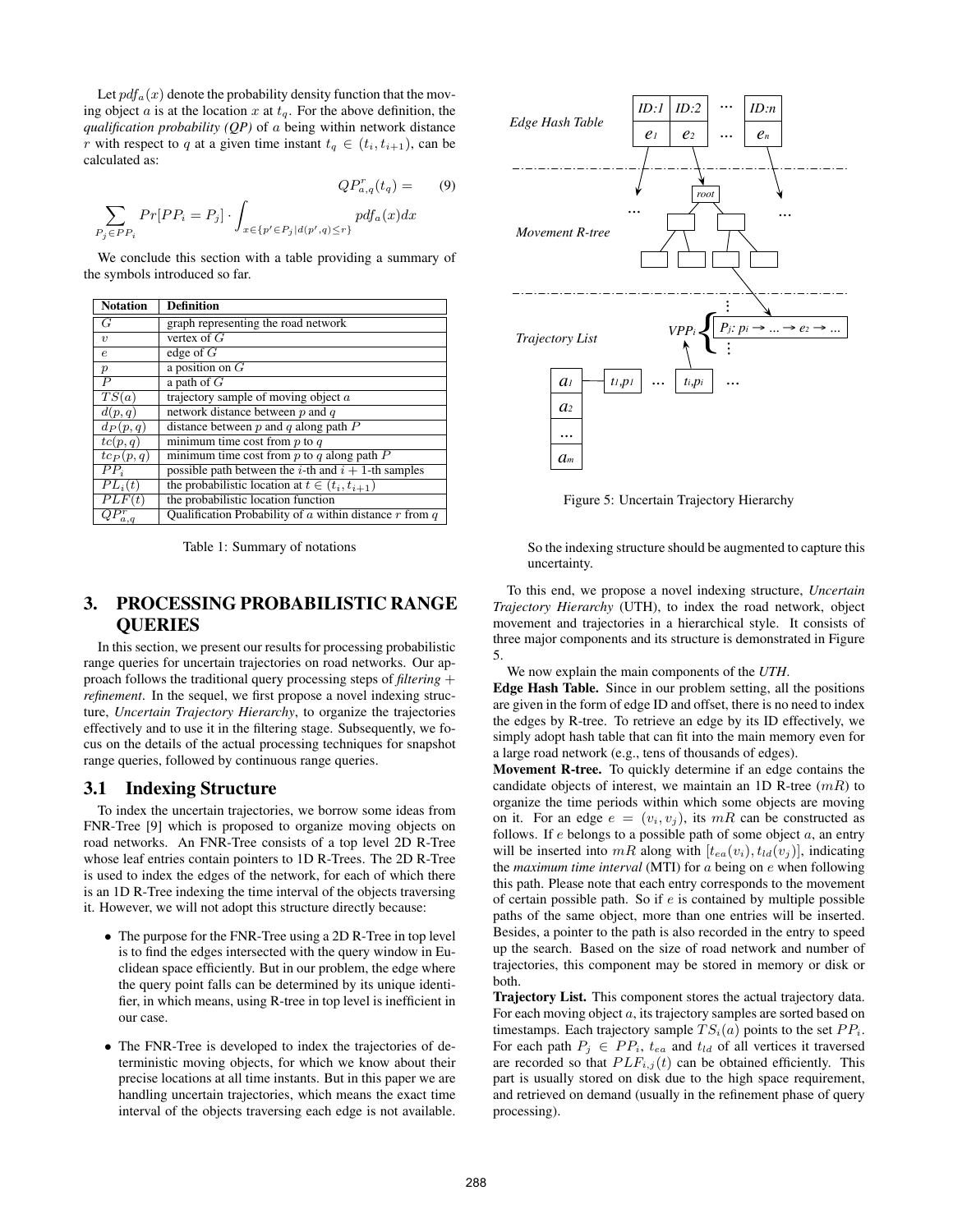To build the UTH, we first initialize an empty movement R-tree for each edge. Then we compute the possible paths for all the moving objects. During this process, whenever an edge  $e$  is encountered and its MTI becomes available, an entry is inserted into the movement R-tree of edge e.

# 3.2 Processing Snap-shot Range Queries

The first observation for processing a given range query is that we only need to consider the moving objects whose possible paths is within the query range at some time between the query time interval. In this light, the snap-shot range queries can be processed in the filtering – refinement style. Specifically, it can be conducted in the following three steps.

**Range Network Expansion.** Since the range  $r$  is explicitly specified in the syntax of the query, as a first step we compute all the affected edges, which is, the ones that contain some parts with  $\leq r$ network distance from q. This can be done by finding the *expansion tree* [21] of q, denoted by  $ET(q, r)$ , which is a tree rooted at q and containing all the positions along the edges of G that are within network distance of  $r$  from  $q$ .

Filtering. Only those moving objects that travel inside  $ET(q, r)$ at the query time instant may belong to the final result. Based on this, we can prune or filter most disqualifying objects with the help of the UTH structure. Particularly, for each edge  $e \in ET(q, r)$ , we query the  $mR(e)$  to retrieve all the entries with  $t_q \in MTI$ . Then all the paths pointed by these entries form the set of the *candidate paths (CP)*. Typically, compared to the original data set, the size of  $CP$  is significantly smaller, which means all the candidate paths can be stored within the main memory for the refinement stage.

Refinement. This step calculates the exact qualification probability for each candidate and returns all the objects that satisfy the probability threshold. First, we group the paths in  $CP$  by the objects they belong to. Apparently, the paths in the same group belong to the same  $PP_i$  of some object a. Before calculating the exact  $QP_a^r(t_q)$ , we evaluate the sum of the individual probabilities of its  $PP$ 's in *CP* first. If  $\sum_{P_j \in PP_i \cap CP} Pr[PP_i = P_j] < \alpha$ , *a* can be rejected immediately since it is impossible for its QP to be greater than  $\alpha$ .

Computing the QP by Equation (9) is likely to involve expensive numerical integration. To avoid that, we use the *affecting fraction* of a given  $P_j$ , defined as  $AF_{P_j} = P_j \cap ET(q, r)$ . An illustration is provided in Figure 6, which we plot  $AF_{P_j}$  together with the  $PL_{i,j}(t)$ . The following Lemma provides means for calculating the QP of a given object  $\alpha$  via simpler algebraic operations.

LEMMA 1. *The qualification probability of an object* a *conditioned on* P<sup>j</sup> *can be calculated as follows:*

$$
QP_{a,q}^r(t) = \sum_{P_j \in PP_i \cap CP} [QP_{a,q}^r(t)|P_j] \cdot Pr[PP_i = P_j] \quad (10)
$$

$$
QP_{a,q}^r(t)|P_j = \frac{|PL_{i,j}(t) \cap AF_{P_j}|}{|PL_{i,j}(t)|} \tag{11}
$$

#### 3.3 Continuous Probabilistic Range Queries

We now focus on the continuous variant of the probabilistic range queries. Depending on the dimension to be extended (time or location), we distinguish between *temporal-continuous* and *spatiocontinuous* counterparts. In theory, a continuous query can always be answered by repeatedly issuing a series of static queries. However, this approach can either be very inefficient (when the granularity is too fine), or may distort the (changes of the) answer as the continuous dimension evolves. In the sequel, we propose efficient algorithms for both continuous queries, which use as few



Figure 6: Evaluation of qualification probability

static queries as possible and reduce the computation overhead in refinement step by utilizing the relationship between the QP and query time/location.

#### *3.3.1 Temporal-Continuous Range Query*

First, the *Temporal-Continuous Range Query* is defined as follows:

DEFINITION 7. *Let* D *denote a MOD of uncertain trajectories on a road network*  $G, q \in G$  *denote a query-point,*  $r \in \mathbb{R}$  *denote a range. Also, let*  $T_q = [t_{qs}, t_{qe}]$  *denote a (query) time-interval, and*  $\alpha \in [0, 1]$  *denote a probability threshold. The answer to the Temporal-Continuous Probabilistic Range Query TCPR(*q*,* Tq*,* r*,*  $\alpha$ *, D)* consists of all the tuples of the form  $(a, T_a)$ *, where*  $a \in D$ *and*  $T_a \subseteq T_q$  *is an interval (called valid period) during which a is in the answer-set of SPR(q, t<sub>q</sub>, r,*  $\alpha$ *, D) for every*  $t_q \in T_a$ .

To answer the TCPR query, we can still adopt the *expansionfiltering-refinement* framework. Since the first step (expansion) is exactly the same as explained before, we now elaborate the last two steps of the processing.

Filtering. In this step, we search for the candidate objects that possibly travel in the expansion tree during the query time-interval  $T_q$ . Hence, we use  $[t_{qs}, t_{qe}]$  as a window for querying the mR for each edge  $e \in ET(q, r)$ , thus retrieving all the entries with  $MTI\bigcap [t_{qs}, t_{qe}] \neq \emptyset$ . All the paths pointed by these entries are added into a candidate path set (CP) and passed to the refinement step.

Refinement. A naive refinement method is to first divide the query time interval into a finite set of time instants (granularity depending on precision requirement), and calculate the QP for each candidate object at each  $t \in [t_{qs}, t_{qe}]$ . Assuming some "light" continuity requirements, this method will work, however, it may be very inefficient for practical purposes because it may require a large number of QP calculation.

To improve the refinement performance, we propose a planesweep approach. It is based on the observation that, instead of sweeping through all the (uncountably many) time-instants within query time interval, it suffices to process a few *critical time instants* by taking advantage of the monotonicity of the QP function. For presentation convenience, and without loss of generality, in the sequel we focus on presenting our algorithm on a given path  $P \in CP$ (cf. Figure 6), for which we assume its entire time period to fall inside  $[t_{qs}, t_{qe}]$ .

Suppose the qualification fraction of  $P$  intersects with the PLF at a set of time instants, denoted by  $T_1$ . Let the set  $T_2$  consist of all the  $t_{ea}$  and  $t_{ld}$  of each vertex along  $P$ . Then, the set of *critical time instants* (CTI) of the given TCPR is defined to be the union of  $T_1$  and a subset of  $T_2$ , defined as:

$$
CTI = T_1 \bigcup \{ t \in T_2 \mid \min T_1 \le t \le \max T_1 \}
$$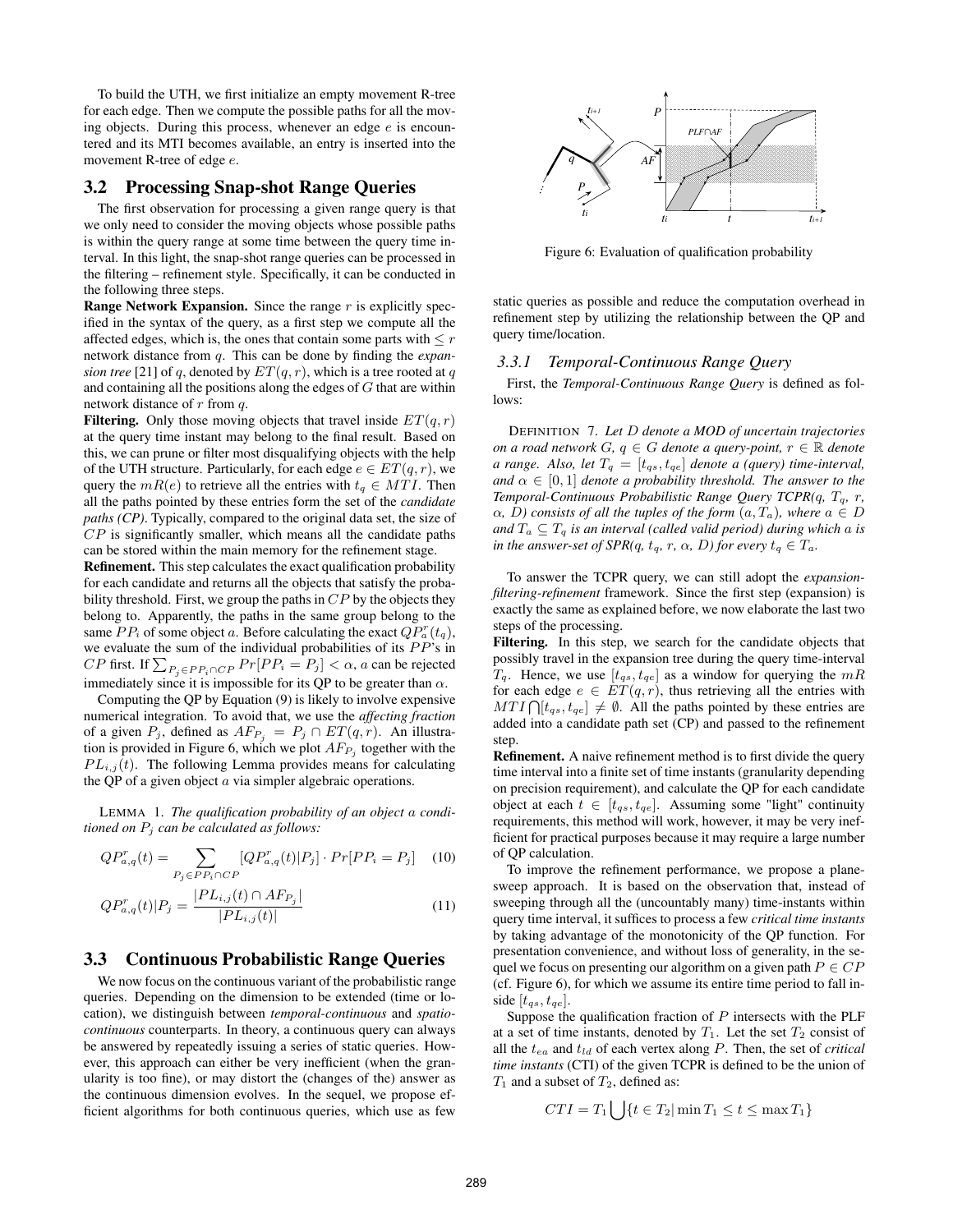By sorting CTI in ascending order,  $\{t_{i,1} \leq t_{i,2} \leq \ldots \leq t_{i,k}\},$ the QP function for any  $t \in [t_{i,j}, t_{i,j+1}]$  can be expressed in the form of  $(a \cdot t + b)/(c \cdot t + d)$  where a, b, c, d are constants. This, in turn, ensures that the QP function is of a fixed monotonicity (either increasing or decreasing) during consecutive time-instants of CTI. In the light of this observation, an envelop function that consists of upper and lower bounds of QP can be derived as:

$$
QP^+(t) = \max\{QP(t_{i,j}), QP(t_{i,j+1})\}, t \in [t_{i,j}, t_{i,j+1}]
$$
  

$$
QP^-(t) = \min\{QP(t_{i,j}), QP(t_{i,j+1})\}, t \in [t_{i,j}, t_{i,j+1}]
$$

The plane-sweep algorithm will process the member of CTI sequentially. Whenever the plane "encounters" the next  $t_{i,j}$ , the actual QP for that time-instant is calculated. Together with  $QP(t_{i,j-1}),$ the envelop function during  $[t_{i,j-1}, t_{i,j}]$  can be obtained. Then the envelop of QP is compared with  $\alpha$ . If  $QP^+ < \alpha$  (or  $QP^- > \alpha$ ),  $[t_{i,j-1}, t_{i,j}]$  can be rejected (or accepted) as a qualifying time interval without knowing the exact QP. Otherwise, there must be a t in this period that  $QP(t) = \alpha$ , which can be obtained t using numerical methods.

The envelope function is exemplified in Figure 7. Only when  $\alpha$ is between the lower and upper bounds of QP should we calculate the exact probabilities by numerical analysis, which considerably reduces the refinement cost of *TCPR*.



Figure 7: Envelop of qualification probability

Complexity: Finally, we give a complexity analysis on the refinement phase for the TCPR query processing, which is equivalent to estimating the average number of *critical time instants* that our plane-sweep algorithm will encounter. Let m and  $|PP|_{avg}$  denote the average time span and number of possible paths between two samples, tc*avg* denote the average time cost of an edge. Then the number of samples covered by query time interval  $T_q$  is  $|T_q|/m$ . Together with the average number of edges in each possible path, i.e.,  $m/tc_{avg}$ , we have the overall refinement complexity for each candidate is  $O(\frac{|T_q|}{m} \cdot |PP|_{avg} \cdot \frac{m}{tc_{avg}}) = O(|T_q| \cdot |PP|_{avg}/tc_{avg})$ .

#### *3.3.2 Spatio-Continuous Range Query*

The second kind of continuity for the answer(s) to a range query is formalized by:

DEFINITION 8. *Let* D *denote a MOD of uncertain trajectories on a road network*  $G, r \in \mathbb{R}$  *denote a range and*  $t<sub>q</sub>$  *denote a query time-instant. Also, let*  $P_q \in G$  *denote a query path, and*  $\alpha \in [0,1]$ *denote a probability threshold. The answer to a* spatio-continuous probabilistic range query SCPR(Pq, tq, r, α, D) *consists of all the tuples*  $(a, I_a)$ *, where*  $I_a \subseteq P_q$  *is called a* valid path-interval *over which*  $(\forall q \in I_a) Q P_{a,q}^r(t_q) \geq \alpha$ *.* 

A straightforward approach to process *SCPR* query is to divide the entire query path into a finite set of discrete locations that satisfy some application-dependent precision requirement. Then, a static *PR* query is issued for each location on the query path to find the qualifying objects. Finally the locations with the same qualifying objects are merged to form the valid interval. However, this is not an efficient approach since it usually requires a large number of evaluations of static queries, increasing with the length of  $P<sub>q</sub>$ .

As with any scalable algorithm, we want to avoid re-issuing the static query as much as possible. In the sequel, we explain our algorithm for a single edge  $e \in P_q$ . Without loss of generality, we also assume  $r \ge l(e)/2$  since otherwise we can always (recursively) split e until it satisfies this condition.

We now proceed with explaining in detail all the steps of processing *SCPR* queries.

Network Expansion. Unlike the static *PR* query, we need to compute the expansion trees for all the locations in e, i.e.,  $ET(e, r) =$  ${E T(q, r) | q \in e}$ . However, independently computing all the expansion trees for each location is prohibitive. To avoid this, we observe it is equivalent to an expansion tree from  $c_e$  with range  $r+l(e)/2$ , where  $c_e$  is the center of  $e$  – a property formalized with the following:

LEMMA 2. *The two expansion trees are equivalent, i.e.,*  $ET(e, r)$  $\Leftrightarrow ET(c_e, r + l(e)/2)$ 

PROOF. It suffices to prove that  $\forall p \in ET(e, r)$ ,  $p \in ET(c_e, r+)$  $l(e)/2$ ) and vice versa.

- $\forall p \in ET(e, r)$ , there must exists a point  $q \in e$  such that  $p \in \mathbb{Z}$  $ET(q, r)$ . Since  $c_e$  is the center of e,  $d(c_e, p) \leq l(e)/2$ . So  $d(c_e, p) \leq r + l(e)/2$  which means p belongs to  $ET(c_e, r+$  $l(e)/2$ ).
- $\forall p \in ET(c_e, r+l(e)/2)$ , if  $p \in e$ , then  $d(c_e, p) \leq l(e)/2 \leq$ r; otherwise there must be one end vertex  $v_e$  of e such that  $d(p, v_e) \leq r$ . In either case,  $p \in ET(e, r)$ .

#### $\Box$

Filtering. This step is exactly the same as the static *PR* query processing, except the  $ET(q, r)$  is replaced by  $ET(e, r)$ . Apparently, only the objects returned in this step have a chance to satisfy the query-threshold for some  $q \in e$ .

Refinement. This phase finally determines the respective valid intervals for all the candidate objects. Consequently, reducing any computational overhead of this step is of interest for improving the overall performance of the *SCPR* query processing.

To illustrate the intuition behind our refinement procedure, consider a candidate object a whose probabilistic locations at  $t_q$  on the road-network graph are represented as bold lines in Figure 8a. In addition, the expansion trees from the end-vertices of  $e$ ,  $v_1$  and  $v_2$ , shown as grey region and dashed region, respectively. We denote the part of  $ET(v_1, r)$  with and without edge e as  $ET_e(v_1, r)$  and  $ET_e(v_1, r)$  – and similarly, we use  $ET_e(v_2, r)$  and  $ET_e(v_1, r)$ . Imagine a query point  $q$  moving from  $v_1$  towards  $v_2$ , during which the length of  $ET_e(v_1, r)$  is shrinking and  $ET_e(v_2, r)$  is expanded (in synchronized manner). By defining

$$
(i)IP_e = ET_{\varphi}(v_1, r) - ET_e(v_2, r)
$$

$$
(ii)VP_e = ET_{\varphi}(v_2, r) - ET_e(v_1, r)
$$

we get two path-collections on which the locations of  $\alpha$  will gradually become: (i) invalid; and (ii) valid, as q moves from  $v_1$  towards  $v_2$ . As for the rest of  $ET(e, r) - (IP_e \cup VP_e)$ , we observe that it is always covered by the expansion tree of  $q$ . Consequently, the locations of a in this part are always valid (e.g.,  $PL_{i,2}$ ).

What we need now is to somehow capture the variations of  $QP_{a,q}(t_q)$ when  $q$  moves from  $v_1$  towards  $v_2$ . Suppose that the intersection of  $PL_{i,j}$  and  $IP_e$  (or  $VP_e$ ) has been changed (either shrank or expanded) by some distance  $x$ . From Equation (10), we obtain the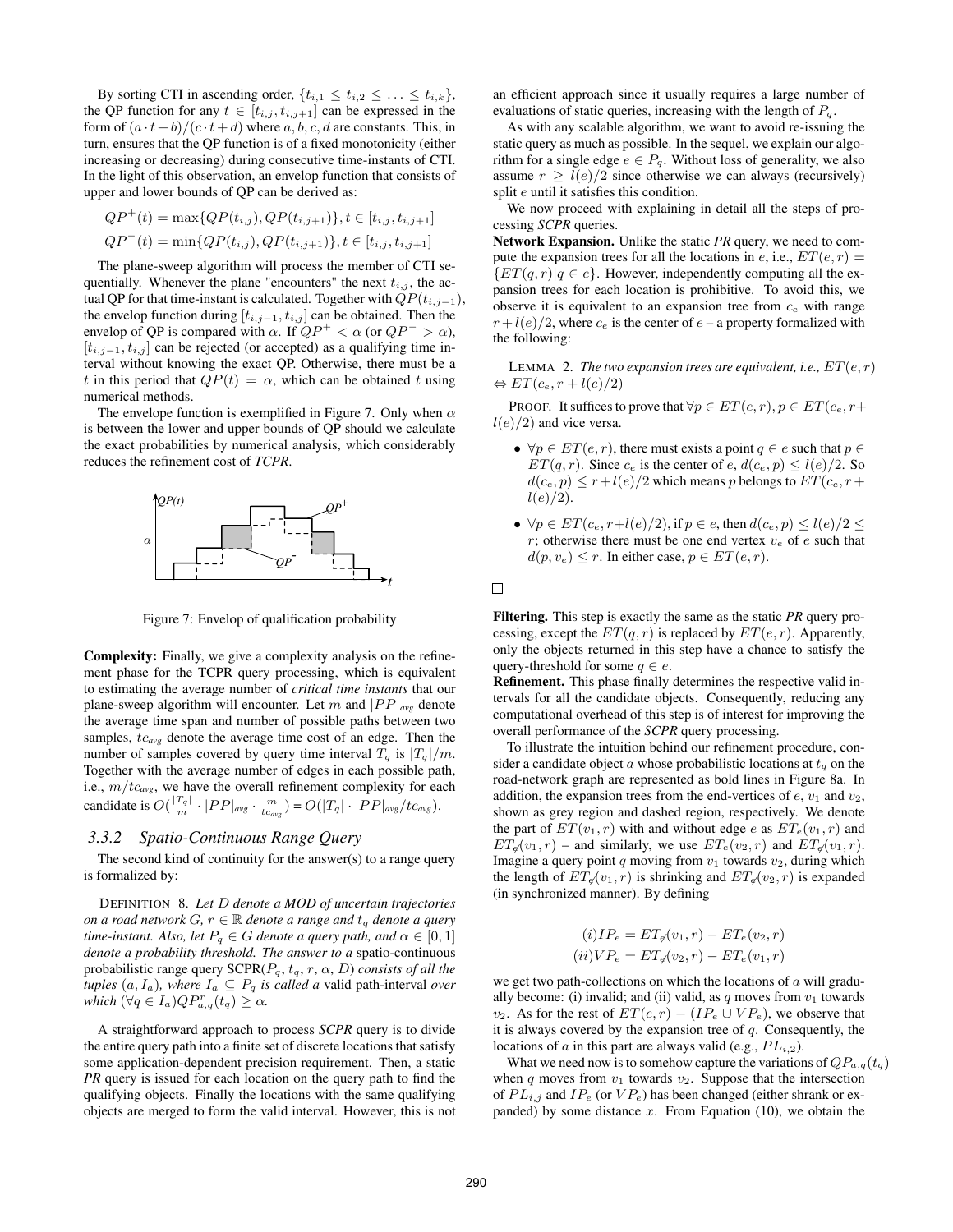change of the *QP* to be  $\Delta(x) = x \cdot Pr_{i,j}(a)/PL_{i,j}(t_q)$ . We note that all the intersections can be represented via such *variation functions*, where  $x$ -axis represents the offset of the  $q$ 's motion, while y-axis represents the variation of the corresponding *QP*.

For a given intersection-segment  $I$  that is located along a path  $P: p_1 \rightarrow p_2 \in IP_e(VP_e)$ , if the both ends of I have  $x_1$  and  $x_2$  distance to  $p_1$ , the corresponding variation function of I is a line segment with x-coordinate ranging from  $x_1$  to  $x_2$  and slope of  $-(+)Pr_{i,j}(a)/PL_{i,j}(t_a)$ . As an illustration, the corresponding variation function of  $I_1$  and  $I_2$  from Figure 8a are shown in Figure 8b. As illustrated, when q moves from  $v_1$  towards  $(v_1, x_1/l(e), v_2)$ , the QP of a is decreasing with the rate of  $Pr_{i,j}(a)/PL_{i,j}(t_q)$ . When q moves from  $(v_1, x_2/l(e), v_2)$  towards  $v_2$ , the QP of a is increasing with the same rate. Note that when  $q$  moves between  $(v_1, x_1/l(e), v_2)$  and  $(v_1, x_2/l(e), v_2)$ , the two variation functions overlap. In this case, their effects can be combined, resulting a new function with the slope equal to the sum of the ones for the variations functions of  $I_1$  and  $I_2$ . In our example, the slope is zero which means the QP of a does not change in the overlapping segment.

Given the variation functions, we proceed by sorting the *start* and *end* x-coordinates of all the line segments and process them sequentially. For each query location  $q_{x_i}$ , we combine all the variation functions overlapping at this point. By using current QP and the overall variation slope, the QP with respect to  $q \in [q_{x_i}, q_{x_{i+1}}]$ can be derived straightforwardly, which enables us to determine the valid interval of a for  $q \in e$ . Finally, to obtain the entire  $I_a$ , we just repeat the above process for each  $e \in P_q$ .



Figure 8: SCPR refinement

Complexity: Again we estimate the average number of static queries issued in the refinement step of SCPR query processing. Let l*avg* denote the average length of an edge. Then the average number of edges covered by the query path  $P_q$  is  $|P_q|/l_{avg}$ . For each of them, the number of variation functions, as well as the QPs that we need to be evaluated is at most equal to the number of possible paths in  $PP<sub>i</sub>$ . Therefore, the time complexity of the refinement stage for each candidate is  $O(|P_q| \cdot |PP|_{avg}/l_{avg})$ .

## 4. EXPERIMENTAL OBSERVATIONS

We report the results of the empirical study of the benefits of our proposed models and methodologies. All experiments are implemented in Java on a Pentium IV 2.4 GHz, 1GB memory and Windows XP platform.

#### 4.1 Experiment Setup

We use the following five real road-network data sets for our experiments: City of Oldenburg Road Network (OL) (6,104 nodes and 7,034 edges), City of San Joaquin County Road Network (TG) (18,262 nodes and 23,873 edges), California Road Network (CAL) (21,047 nodes and 21,692 edges), San Francisco Road Network (SF) (174,955 nodes and 223,000 edges), and North America Road Network (NA) (175,812 nodes and 179,178 edges). The length of each edge is the Euclidean distance between its end nodes, and the speed limit is set to be  $s(e) = l(e)/5$  (proportional with the edge length).

The moving objects trajectories are generated as follows. For each trajectory, two vertices of the road network are selected randomly as its source and destination. Then we compute the top  $K$  shortest paths between them, one of which is selected as the "ground truth". The motivation behind this is that moving objects need not necessarily follow the shortest path strictly. After that, we simulate a moving object to travel along this path at the speed varying within  $[s/2, s]$ , and we allow the speed to change only when the object switches edges. Its trajectory sample is obtained by recording the location every  $m$  time-instants. As an illustration, Table 2 shows an instance of the parameter-space used in the experiments.

| Parameter                      | Default value                     |
|--------------------------------|-----------------------------------|
| Road network                   | OL.                               |
| Cardinality ratio              |                                   |
| Sampling rate $m$              | 50                                |
| Query range $r$                | 0.01 of data universe side length |
| Probability threshold $\alpha$ | 0.5                               |
| Query time span                | 500                               |
| Ouery path length              | 200                               |

Table 2: Parameter settings

#### 4.2 Snap-shot Range Queries



Figure 9: Performance of range queries

In this set of experiments, we compare the I/O performance in the filtering phase of the UTH based approach (UBA) against an R-tree based approach (RBA). RBA adopts a single 3D R-tree (*X-Y-time*) to index the sample locations of the trajectories. For a range query with time instant  $t_q$  and range r, we use  $[t_q - m, t_q + m]$  as the time window and  $r + m \cdot S_{max}$  as the working radius to search the R-tree for candidates, where  $S_{max} = \max\{s(e)|e \in E_G\}$  is the global maximum speed of the road network. It is guaranteed that RBA will return all the candidates without introducing false negatives, since any object having no sample position inside this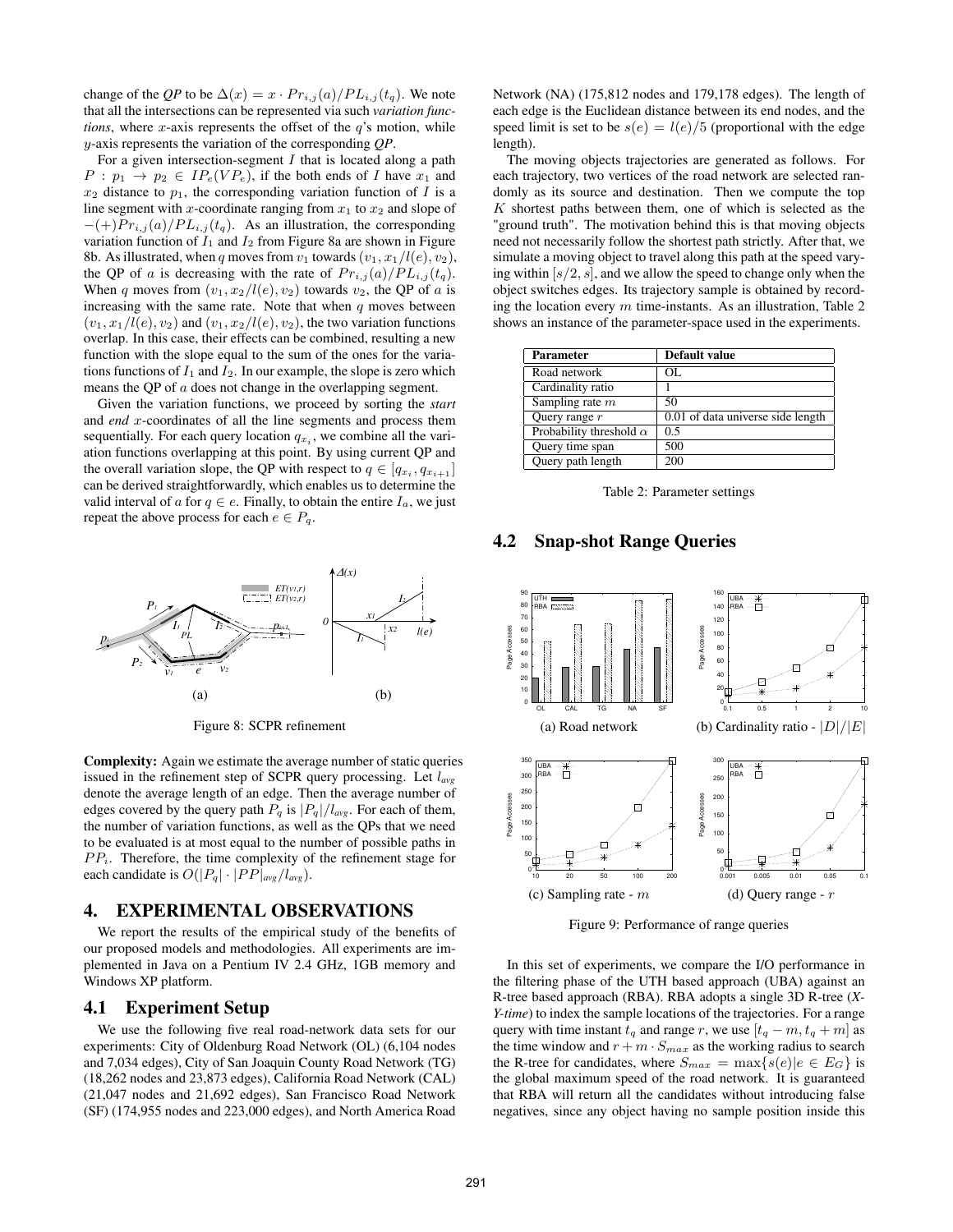range cannot be within network distance r to q at  $t_q$  even it travels at the maximum possible speed (note here we utilize the property that the Euclidean distance lower bounds the network distance).

From Figure 9a we can see that the UBA constantly outperforms the RBA in all road networks. Observe that both approaches increase the number of I/O accesses as the networks grow larger. For RBA, this is simply because the R-tree grows bigger as there are more trajectories. For UBA, this is due to the fact that, with the increasing number of edges in the road network, more movement R-trees cannot reside in the memory. Figure 9b plots the I/O performance of the two methods as a function of  $|D|/|E|$ . As the trajectory density increases, more objects may become candidates, which explains the fact that more page accesses are issued. On the other hand, the gap of two algorithms increases with the ratio since the R-tree based approach retrieves more false hits (i.e., objects in the Euclidean, but not in the network range), which results in more R-tree node accesses. Figure 9c shows the respective costs of the approaches as the sampling rate decreases. Since, in this case, the movement uncertainty increases, more objects will be included as candidates for a fixed query range, resulting in more page accesses for UBA. For the RBA, increasing  $m$  means a wider time window and larger search range, both of which will cause I/O cost boost quickly. Lastly, we tested the performance of both approaches for different query-ranges. As shown in Figure 9d, I/O cost increases as the query range expands, since UBA needs to search more edges as well as their associated R-trees, whereas RBA needs to access more R-tree nodes too, and at a much higher rate than UBS.

#### 4.3 Continuous Range Queries



Figure 10: Performance of TCPR queries

In this subsection, we compare the performance of our proposed refinement strategy, termed *Optimized*, with the *Basic* method which breaks the query interval (time or path) into a set of snapshotinstances and evaluates the qualification probability individually. To eliminate the effects of candidate size, we measure the average processing time for each candidate. As the performance improvements of *TCPR* and *SCPR* queries exhibit similar behaviors, we combine the discussion of the respective results in the sequel.

As illustrated in Figure 10a and Figure 11a, *Optimized* consistently outperforms *Basic* at all sampling rates. Observe that the



Figure 11: Performance of SCPR queries

running time of each method increases, although not drastically, with m. For the *Basic* method, this can be caused by the more possible paths, which makes the probability evaluation more expensive. For the *Optimized* scheme, this can be explained by the fact that the probabilistic location function becomes more complicated, resulting in more re-evaluations at the respective change points.

Figure 10b and Figure 11b show the comparison of the processing time of both strategies as functions of query range. While *Basic* method is almost immune to this parameter, the performance of *Optimized* method improves for larger ranges. This is because more candidates are having their uncertain locations (almost) totally covered by the query range, and their qualification probability can be evaluated quickly due to the fewer change points.

From Figure 10c and Figure 11c, we observe that the *Optimized* method runs faster at higher probability thresholds, since more candidates are easier to disqualify by checking their probability upper bounds. As expected, the *Basic* method exhibits constant performance since it always evaluates the qualification probability for the entire interval, regardless of  $\alpha$ .

Finally, we compare the processing time by varying the length of query interval (time or path). As shown in Figure 10d and Figure 11d, although both methods consume more CPU time when the query interval is longer, their performance gap increases remarkably.

# 5. RELATED WORK

Since the problem investigated in our paper is a marriage between uncertain moving objects and querying processing on road networks, we will review the related work in these two categories respectively in this section.

# 5.1 Managing Uncertainty of Moving Objects

Uncertainty issues in moving object databases have been addressed in several literatures before. Wolfson et al. [33][32] addressed the update problem in moving objects by proposing an information cost model that captures uncertainty, deviation and communication. The authors analysed *dead-reckoning* policies that update the database location whenever the distance between the actual location and the database location exceeds a given threshold. Be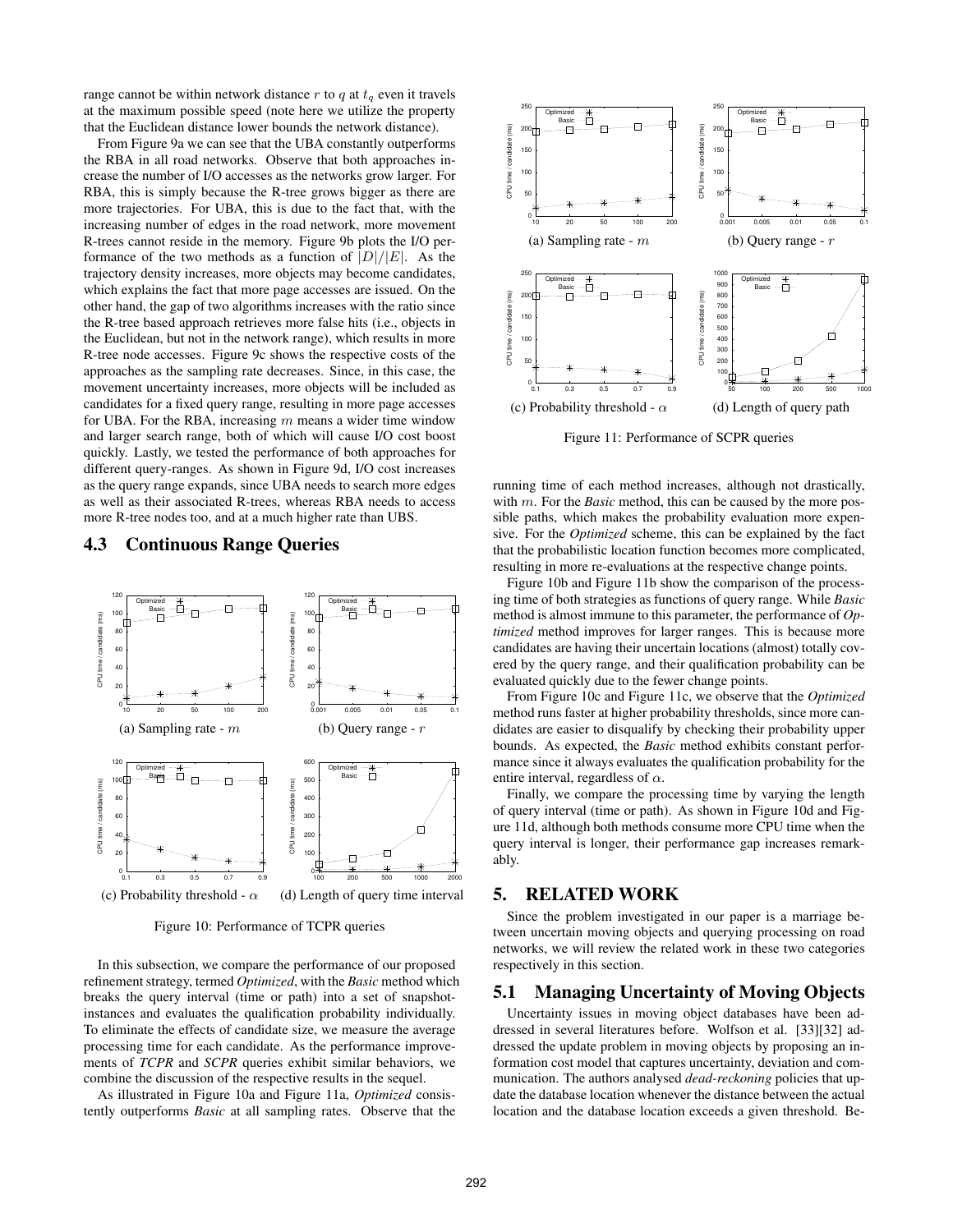sides, they also considered the problem of range queries and proposed a probabilistic approach to solve it. Pfoser and Jensen [23] presented a formal quantitative approach to the aspect of uncertainty in modeling moving objects. They demonstrated that, under constraint maximum velocity, the spatial zone of the object's whereabouts during two consecutive sampling positions is an ellipse. But the authors limited the uncertainty to the past of the moving objects and the error may become very large as time approaches now. Uncertainty of moving objects was also treated by Sistla et al. [24], who introduced a data model, called MOST, to represent moving objects with uncertain positions, and proposed Future Temporal Logic (FTL) as the query language for the MOST model. By considering the measurement error when capturing the object movement, Trajcevski et al. propose the concept of *uncertain trajectory* in which the uncertainty of a trajectory is modelled by a three-dimensional sheared cylinder. Then based on this model, the authors introduced a set of spatio-temporal operators and proposed efficient algorithms for continuous range queries [29] and nearest neighbor queries [28]. A different model was proposed by Cheng et al. [5], in which the location uncertainties are updated at every time instant and range queries are issued at current time point also. However, their method is not efficient for continuous queries as a query must be re-evaluated at each time instant, resulting in high query costs. Recently, Zhang et al. [34] devised an efficient inference method for predicating future locations and integrated it into indexing structures designed for uncertain moving objects. But their assumption that the distribution of current locations and velocities of moving objects is known at any time may not be practical in real applications.

However, all the above work target Euclidean space where the distance between objects and queries is defined as a function of their coordinates. Hence their methods are not applicable to our problem settings, where the distance function depends on the connectivity and weights of the underlying road networks.

# 5.2 Query Processing on Road Networks

To process spatial queries on road networks, several algorithms have been developed using the network distance. Shahabi et al. [26] propose an embedding technique to transform a road network into a higher dimensional space in order to utilize computationally simple metrics. The main disadvantage of this method is that it provides only an approximation of the actual distance. Jensen et al. [14] formalize the problem of kNN search in road networks and present a system prototype for such queries. They use algorithms similar to Dijkstra's algorithm in order to perform online calculations of the shortest distance from a query point to an object. Shekhar et al. [27] present four alternative techniques for finding the first nearest neighbor to a moving query object on a given path. Papadias et al. [22] describe a framework that integrates network and Euclidean information, and answers kNN, range, closest pairs and e-distance join queries. They index the data objects with an Rtree and utilize connectivity and location information to guide the search. Kolahdouzan et al. [16] propose a solution-based approach to retrieve the kNNs based on pre-computed network Voronoi cells.

Efficient processing of continuous queries in road networks has also been studied recently. Kolahdouzan et al. [15] and Cho et al. [6] develop different techniques, UBA and UNICONS, to reduce the number of kNN evaluations by allowing the kNN result to be valid for a time interval. However, they are designed to handle queries over static data objects. Mouratidis et al. [21] address the issue of continuous monitoring kNNs over moving objects and propose an incremental monitoring algorithm to re-evaluate the query when updates occur.

The uncertainty issue in network-constraint moving objects is also considered in [7]. But it is different with our work in two folds. First, they assume the route between consecutive sampling positions is deterministic. Second, the main focus of their work is to define the algebra (i.e., data type, operator) to support uncertainty. More recently, [17] have adopted the space-time prism in the road-network context, however, no query processing aspects have been addressed. To the best of our knowledge, our work is the foremost one in comprehensive addressing of the probabilistic uncertainty model, its impact on the syntax of continuous queries, and the corresponding processing methods for range queries over uncertain objects on road networks.

# 6. CONCLUSION AND FUTURE WORK

We addressed the problem of efficient processing spatio-temporal range queries over uncertain trajectories in road networks. The main motivation of this work is that in many realistic settings, the positions of moving objects are sampled only at discrete time instants, and little can be known about their whereabouts in-between consecutive samples. Most of the work that have incorporated this uncertainty into the trajectory models have targeted the motion in Euclidean space, where there are no constraint on the movement of objects. Although [7, 17] have considered the problem of uncertainty in road-network settings, the impact of the model on the processing of spatio-temporal queries has not been addressed.

By considering the maximum speed on each road segment as the only restricting parameter, we quantitatively model the uncertain location of a moving object as a time-dependent *probability distribution function*. With this, we are able to formally define the static and continuous range queries whose syntax captures the impact of the uncertainty of the moving objects on road networks. To facilitate the efficient query processing, we proposed a novel indexing structure that incorporates the uncertainty of the spatial whereabouts. In addition, we developed effective filtering strategies and efficient algorithms for the refinement stage of the (continuous) range queries processing. As demonstrated by our experiments, our methods can significantly reduce both the I/O cost and CPU time.

An immediate future work is to address the *Continuous Probabilistic Nearest Neighbor* queries based on our model. Similar to the continuous range queries, one of the main challenges is to identify some *critical changing points*, in-between which certain important properties of the objects with respect to the query parameters are ensured. Another possible extension is to study the efficient processing of aggregate queries, e.g., estimate the number of moving objects inside some region within a given time interval, which have many applications in real transportation systems. Of course the major challenge still comes from the high evaluation cost given that the locations of moving objects are all probabilistic, for which approximate techniques may be a promising direction to pursue. Finally, we also plan to investigate the space-efficiency of the UTH index structure in our future work.

### 7. ACKNOWLEDGEMENTS

We wish to thank the anonymous reviewers for several comments and suggestions that have improved the paper. This work was supported by the ARC grants DP110103423, DP0987557, and NSF-CNS grant 0910952.

#### 8. REFERENCES

[1] H. Alt, A. Efrat, G. Rote, and C. Wenk. Matching planar maps. In *SODA*, pages 589–598, 2003.